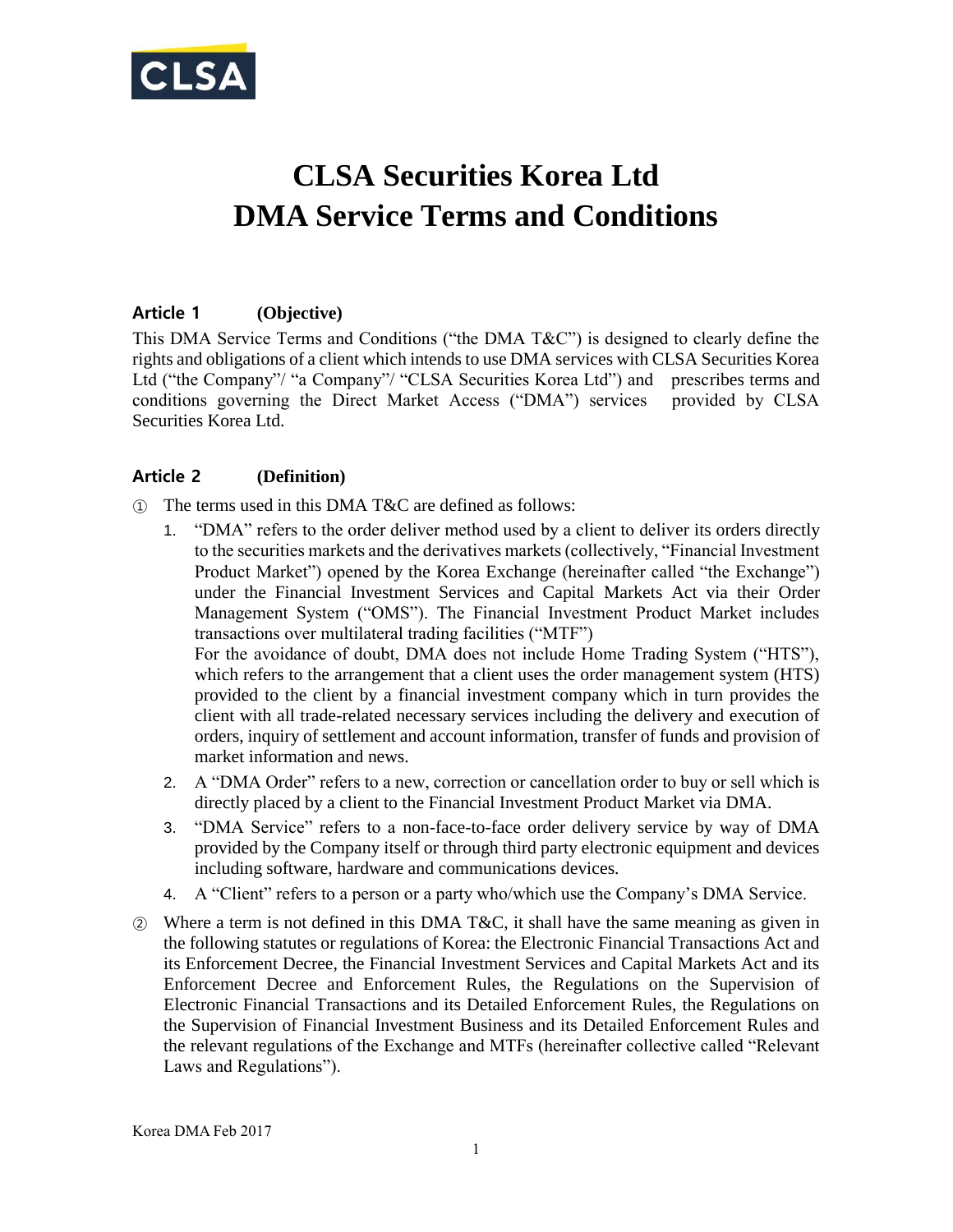

# **Article 3 (Acceptance of Orders)**

- ① A DMA Order under this DMA T&C placed by a Client via the Company's DMA Service shall be deemed as accepted when delivered via electronic communications means, unless the Company refuses the acceptance of the DMA Order.
- ② The Company may refuse the acceptance of a Client's DMA order if:
	- 1. The Client fails to comply with the DMA T&C or other agreements with the Company;
	- 2. The Client accesses or uses the Company's or a third party's trading systems in violation of the Relevant Laws and Regulations;
	- 3. Networks, communications, computer systems, or facilities, trading systems or software programs associated or connected to the foregoing has failed, discontinued or delayed in part or in full;
	- 4. The Company is not able to provide DMA Service or to process a Client's DMA Order due to any change in Relevant Laws and Regulations; or
	- 5. The Client's order is in violation of Relevant Laws and Regulations or fails to fulfill the applicable requirements prescribed in Relevant Laws and Regulations.
- ③ A Client may place a telephone call or use electronic communications means including emails or IMs to cancel the DMA Order under the preceding Paragraph ① before the order is executed. The Client, however, also acknowledges that the request of cancellation will not be processed if the DMA Order is executed after the request was made due to any time difference and if failure to process the cancellation request is not attributable to the Company.

#### **Article 4 (Scope of DMA Service)**

- ① DMA Services provided by a Client are as follows DMA T&C:
	- 1. Execution of a Client's Order by ensuring that the Client's Order is accepted and then delivered to the Exchange via electronic means including software, hardware or other electronic delivery media;
	- 2. Transforming a Client's electronic order into a format that can be executed in the Exchange (including the transformation of a Fix order into a format recognized by the trade execution system of the Exchange);
	- 3. Acceptance of an algorithmic trading order and transmission of the order to Exchange;
	- 4. Monitoring services including checking order limits; or
	- 5. Feeding status information on the acceptance, transmission and execution of orders to a Client's OMS.
- ② DMA Services are available:
	- 1. During regular trading hours defined in the Stock Market Business Regulation of the Exchange and the KOSDAQ Market Business Regulation for equityrelated DMA services; and
	- 2. During regular trading hours defined in the Derivatives Market Business Regulation and global trading hours for derivatives-related DMA services.
- ③ The use of DMA Services are subject to the following conditions:
	- 1. The use of DMA Services outside of the hours of services defined the preceding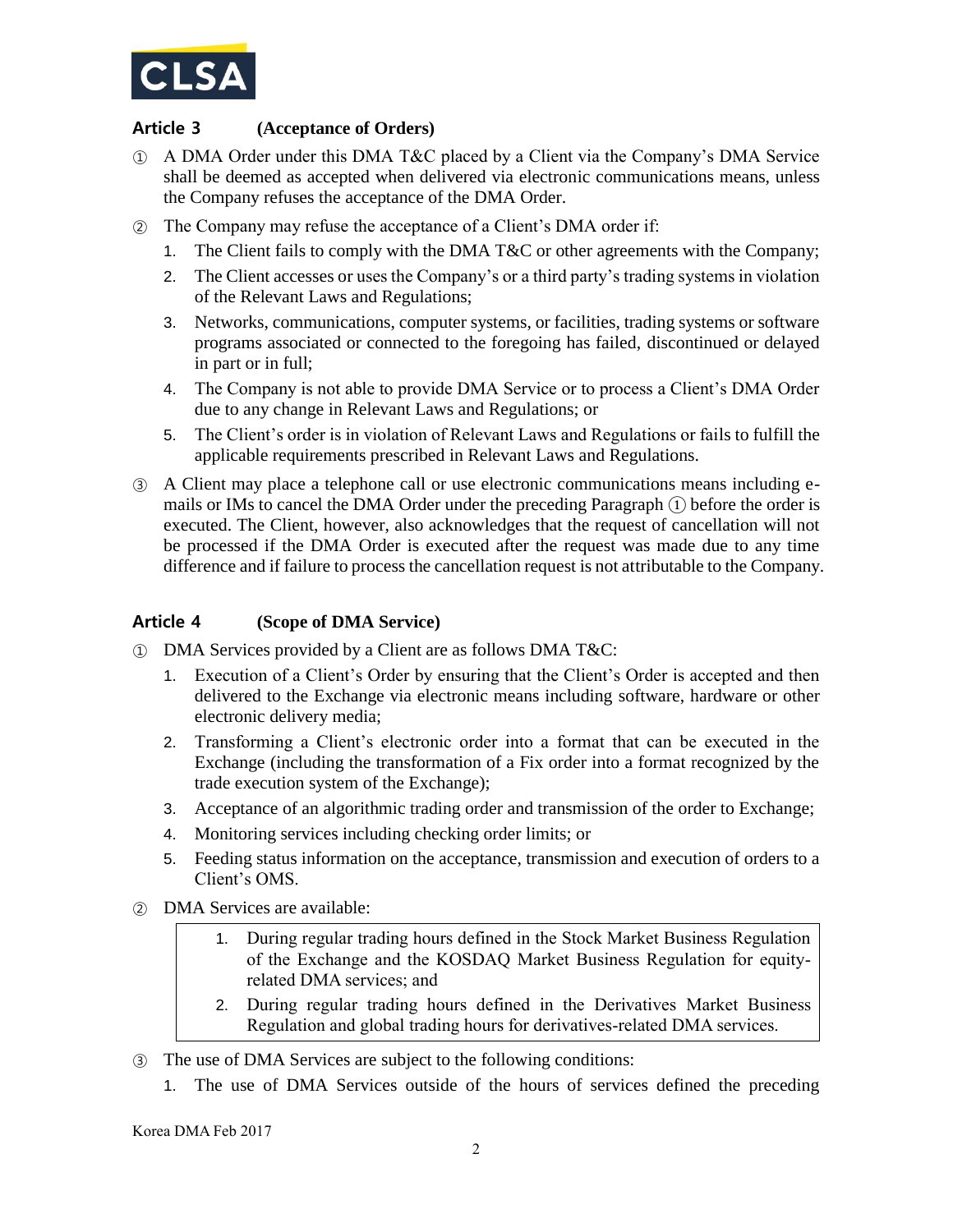

Paragraph ② shall be restricted; and

2. The use of DMA Services shall be restricted if a Client submits quotes for program trades during the period from 10 minutes before the closing of the market on the expiry date of KOSPI 200 Futures or KOSPI 200 Options to the closing of the market on the day.

## **Article 5 (Fees)**

The Client shall pay the fee to the Company for the use of DMA Services as agreed by the parties from time to time.

#### **Article 6 (Obligations of Clients)**

- ① A Client which intends to use DMA Services shall build and maintain stable telecommunications lines and others which are necessary to connect to and use the systems provided by the Company. In case of any system anomaly that may affect DMA trades including, without limitation, the attacks of computer viruses, bugs or other malicious codes, the Client shall notify the Company of any such anomaly immediately and take appropriate corrective measures.
- ② A Client shall provide the Company with the information/data requested by the Company in relation to its provision of DMA Services or for the compliance with Relevant Laws and Regulations.
- ③ A Client shall comply with Relevant Laws and Regulations and shall provide the Company with relevant information, records or data which are requested by the Company as required information to fulfill the request of the court, the Exchange, MTFs, relevant regulatory authorities or other government entities for the compliance with Relevant Laws and Regulations.
- ④ A Client shall not use DMA for illegitimate and unlawful purposes including, without limitation, undertaking activities in violation of Relevant Laws and Regulations, performing acts which may have adversary impact on the access to trading systems or settlement systems, or abusing or inappropriately misusing the features of DMA.
- ⑤ A Client shall use DMA Services for purposes of securities trading or futures/options trading the Financial Investment Product Markets only and shall not infringe upon the intellectual property rights and other rights of the Company or a third party associated with or related to DMA.
- ⑥ A Client shall be liable to the security of information and technologies within the Client's control including the maintenance and administration of its internal DMA order and settlement authorities and IDs used to access systems.
- ⑦ A Client's order shall be based on its own investment decisions and on its own account and the Client shall be liable for any loss that may occur or is attributable to its own investment decisions and its own order-related errors or mistakes.
- ⑧ A Client which places a DMA Order using the Company's, a third party's or its own algorithm software shall comply with Relevant Laws and Regulations.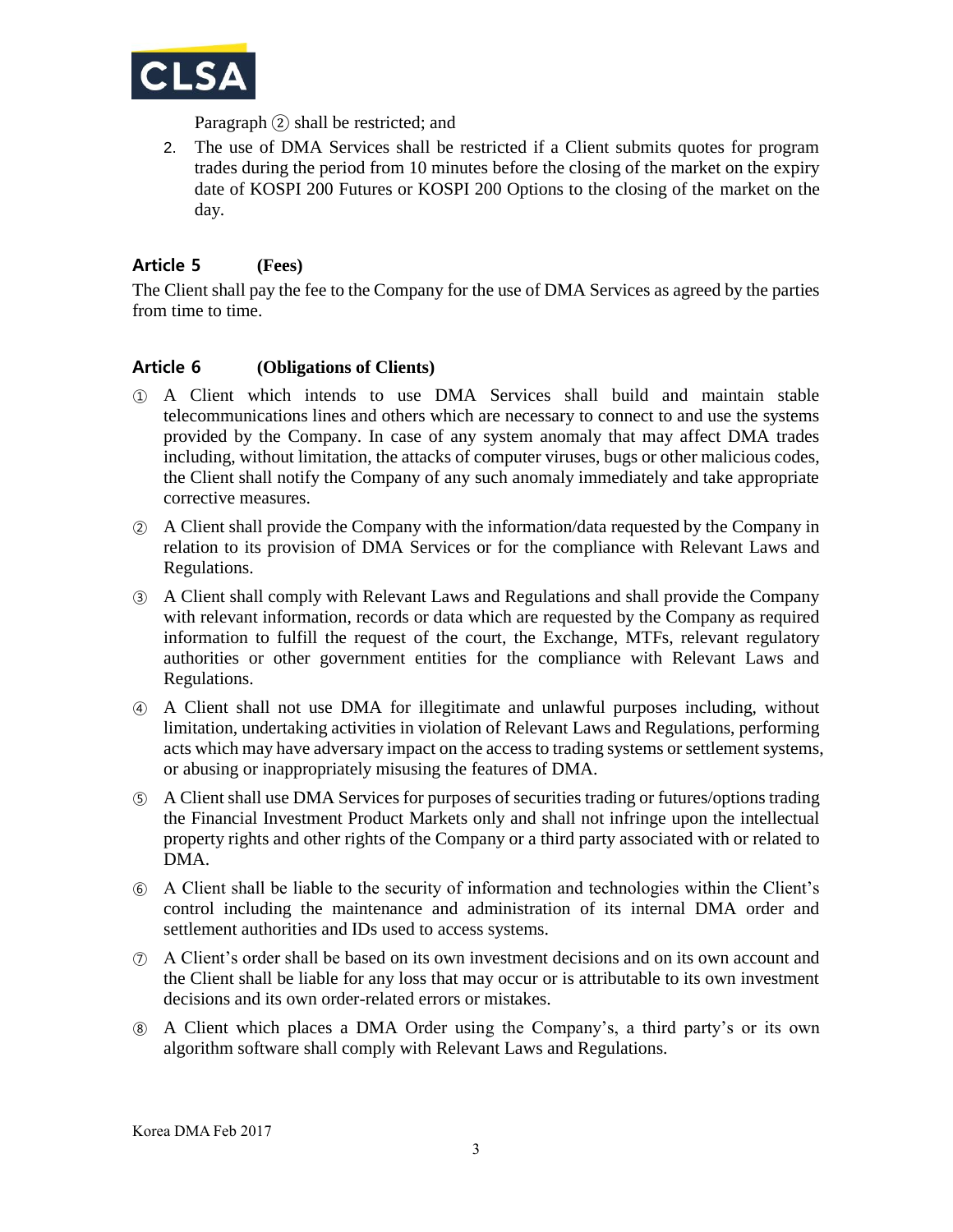

## **Article 7 (Obligations of Company)**

- ① A Company shall provide services which are necessary for the provision of DMA Services.
- ② In providing DMA Services, the Company shall comply with Relevant Laws and Regulations.

# **Article 8 (Order Limits)**

- ① A Company may refuse to accept an order of a Client if the limit exceeds the order limit that the Company internally established and informed the Client in advance or the order limit prescribed in the Relevant Laws and Regulations.
- ② The Company may adjust the order limit of a Client if such an adjustment is required or is considered necessary due to such causes as the unexpected sudden changes in the market environment, IT errors or the change in the creditworthiness of the Client.

### **Article 9 (Orders)**

- ① A Client which intends to place a DMA Order shall enter all information and data which are required for the placement of orders under Relevant Laws and Regulations.
- ② A Client shall check and confirm the order details including the information and data entered under the preceding Paragraph  $(1)$  before sending out the DMA Order.
- ③ A Company may intervene to refuse the acceptance of, discontinue or cancel a Client's order if the order exceeds the order limit under Paragraph ① of the preceding Article 8 or is in violation of Relevant Laws and Regulations. In such a case, the Company shall promptly notify the Client of the intervention via relevant means such as systems.
- ④ Trade details shall be notified to the Client if a trade order submitted by a Client has been executed in the Financial Investment Product Markets.

#### **Article 10 (Discontinuation of Services)**

- ① The Company may discontinue DMA Services at any time if:
	- 1. A Client request to close the relevant account;
	- 2. Confidential information including the password of a Client is divulged to a third party;
	- 3. A Client's account is filed to or registered as an account involved in financial incidents or frauds;
	- 4. A Client commits an act such as a hacking attack with the intention to disrupt communications or to cause communication failures;
	- 5. A Client commits an act to disrupt market orders;
	- 6. A Client breaches or violates material terms or conditions under the contracts with the Company including this DMA T&C; or
	- 7. There are risks that actually or may cause any disruption to the provision of DMA Services due to other legal or regulatory issues or IT errors or any other reasons.
- ② If DMA Services are discontinued under the preceding Paragraph ①, the Company shall promptly notify the Client of the discontinuation of services.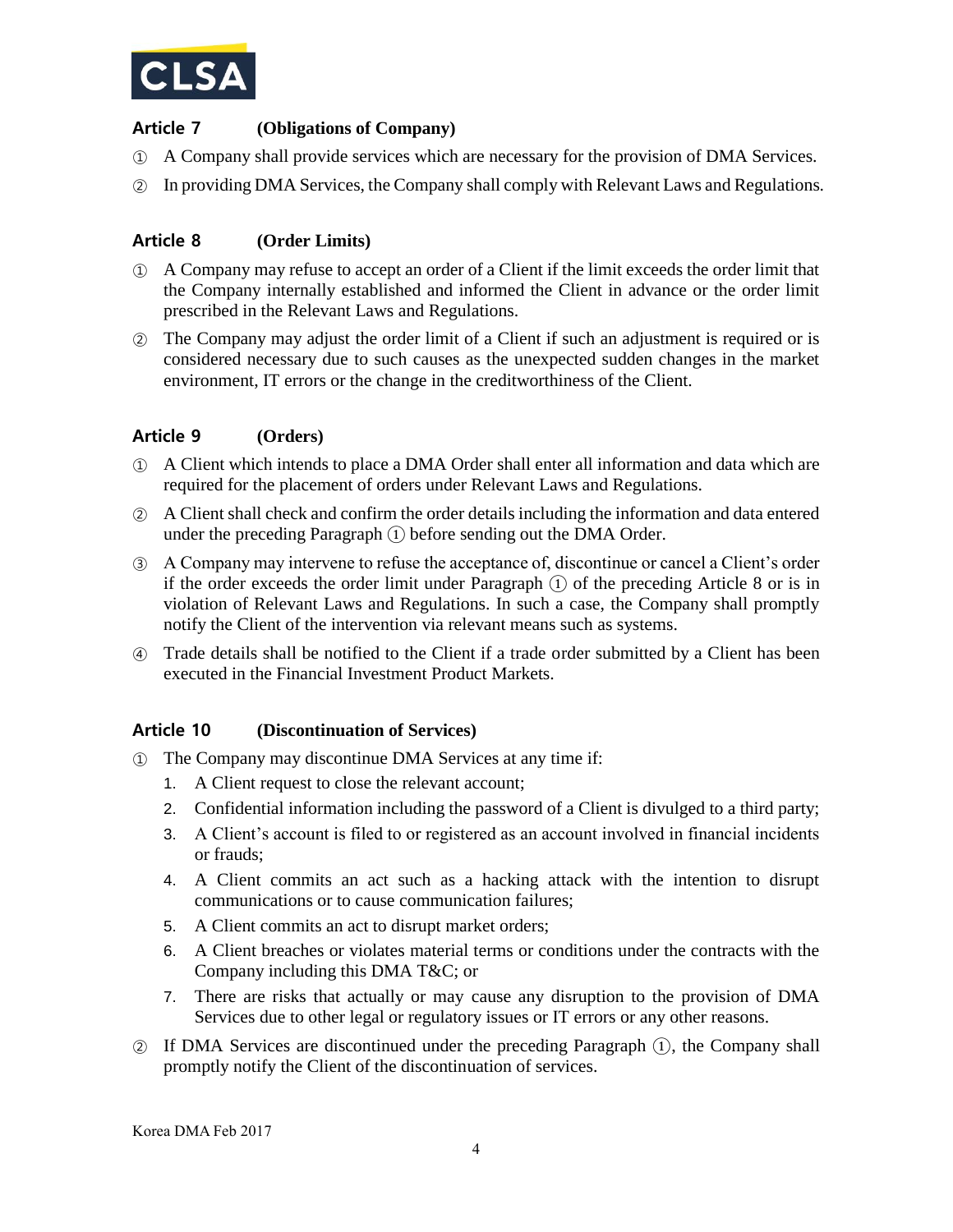

# **Article 11 (Confirmation of Trade Information)**

- ① A Company which is requested by a Client to provide trade information in a written form (excluding electronic documents; the same applies throughout this Article) shall officially send out the written documents containing the trade information within 2 weeks after the Client requested.
- ② A Client which intends to request trade information under the preceding Paragraph ① shall use the request approach defined below:

Send the trade information request to Eun-sun, the head of Operation Dept., by sending a mail (Address: 30th Floor, One IFC, 10 Gukjegeumyung-ro, Yeongdeungpo-gu, Seoul, 07326, Korea) , or an e-mail (e-mail address: krops@clsa.com);

for any question, call Eun-sun (Telephone No.: 822-397-8411)

③ The Company shall promptly notify a Client if it is not able to provide the requested information due to the operational failures of electronic devices or other causes. The period for provision of information as set out above shall be extended accordingly, and until such operational failures of electronic devices or other causes have ceased.

### **Article 12 (Handling Failures)**

If services become unavailable due to causes such as natural disasters and IT failures, the Company shall notify a Client as soon as possible and shall take necessary measures to resume the provision of ordinary services.

#### **Article 13 (Notification of Change in Client Information)**

- ① In case of any change to client information, a Client shall notify such changes to a Company immediately.
- ② The Company shall not be liable to any loss caused by or attributable to the failure to fulfill the notification obligation under the preceding Paragraph ①.

#### **Article 14 (Termination of DMA T&C)**

- ① A Client or a Company which intends to terminate services may enforce the intended termination by providing the other party with prior written notification stating the intent.
- ② Unless prescribed otherwise in this DMA T&C, neither the Client nor the Company shall be exempted from the obligations and responsibilities incurred during the use or provision of DMA Services in accordance with this DMA T&C and Relevant Laws and Regulations after the termination of this DMA T&C.

#### **Article 15 (Responsibilities of Parties)**

- ① The Company shall not be responsible for the compensation of losses of a Client unless such losses are caused by fraud, willful misconduct or negligence of the Company.
- ② The Company may make a Client be responsible for losses occurred or incurred to the Client in full or in part if the losses are attributable to any of the following causes:

Korea DMA Feb 2017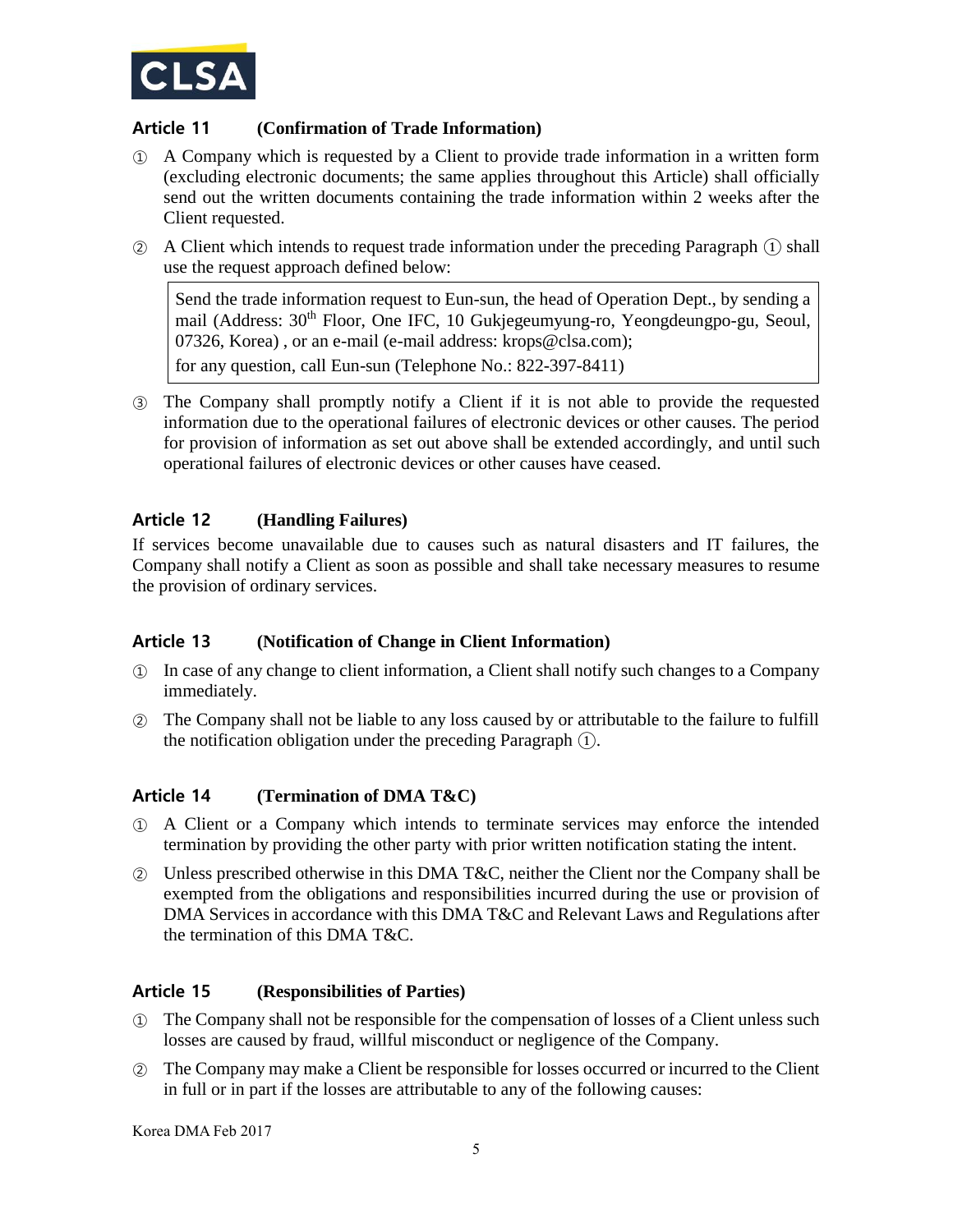

- 1. The Client loaned any part of its system which will give access to the DMA/ DMA Orders/ DMA Services ("access media") to a third party, authorized the third party to use the access media, assigned the access media or provided access media as collateral;
- 2. The Client leaves unattended its access media allowing an unauthorized third party to use the access media to execute a electronic financial transaction;
- 3. The Client in the capacity of a legal entity (excluding a small business entity under Paragraph 2, Article 2 of the Framework Act on the Small and Medium Enterprises) experiences losses and the Company have fulfilled the obligations for due care and attention including the establishment and full implementation of security procedures for the prevention of incidents/frauds which the Company is reasonably required to undertake;
- 4. The Client refuses to adopt additional security measures required by the Company for financial transactions as reinforced security measures (other than the checking and confirmations under Paragraph 1, Article 6 of the Electronic Financial Transactions Act) without justifiable causes, resulting in the occurrence of the incidents/frauds under Subparagraph 3, Paragraph 1, Article 9 of the Electronic Financial Transactions Act;
- 5. Any incident/fraud under Sub-paragraph 3, Paragraph 1, Article 9 of the Electronic Financial Transactions Act occurred/incurred due to the Client which committed one of the followings regarding or in connection with the media/means or information for additional security measures under the preceding Sub-paragraph 4;
	- A. Act of divulgence/leakage or negligence; or
	- B. Act of loaning the media/means to a third party, authorizing a third party to use the media/means, assigning the media/means or providing the media/means as collateral.
- ③ The Company which is notified by the Client of a lost or stolen access media shall compensate the Client for losses caused by the illegitimate use of the access media by a third party on and after the notification.
- ④ Despite the preceding Paragraphs ① and ③, the regulatory provisions in other laws and regulations including Electronic Financial Transactions Act which can be applied in favor of the Client shall prevail over this DMA T&C.
- ⑤ The Client agrees to indemnify and hold the Company harmless from and against all losses, liabilities, obligations, damages, penalties, judgments, claims, causes of action, costs, expenses or disbursements of any kind (including reasonable legal fees and expenses) which may be incurred or suffered by or asserted against the Company resulting from (i) the use of the DMA Service; (ii) any breach by the Client of its duties or obligations under this DMA T&C; or (iii) failed settlement of transactions by the Client.

# **Article 16 (Confidentiality)**

A Client and the Company shall ensure the confidentiality of any information on the other, including, without limitation, the other party's management and IT information that the Client or the Company comes to acquire directly or indirectly during the execution and implementation of this DMA T&C unless: it is obligated by Relevant Laws and Regulations to disclose such information; or it is necessary to disclose such information for business purposes to a service provider or its representative (including any supplier and operator of electronic devise, systems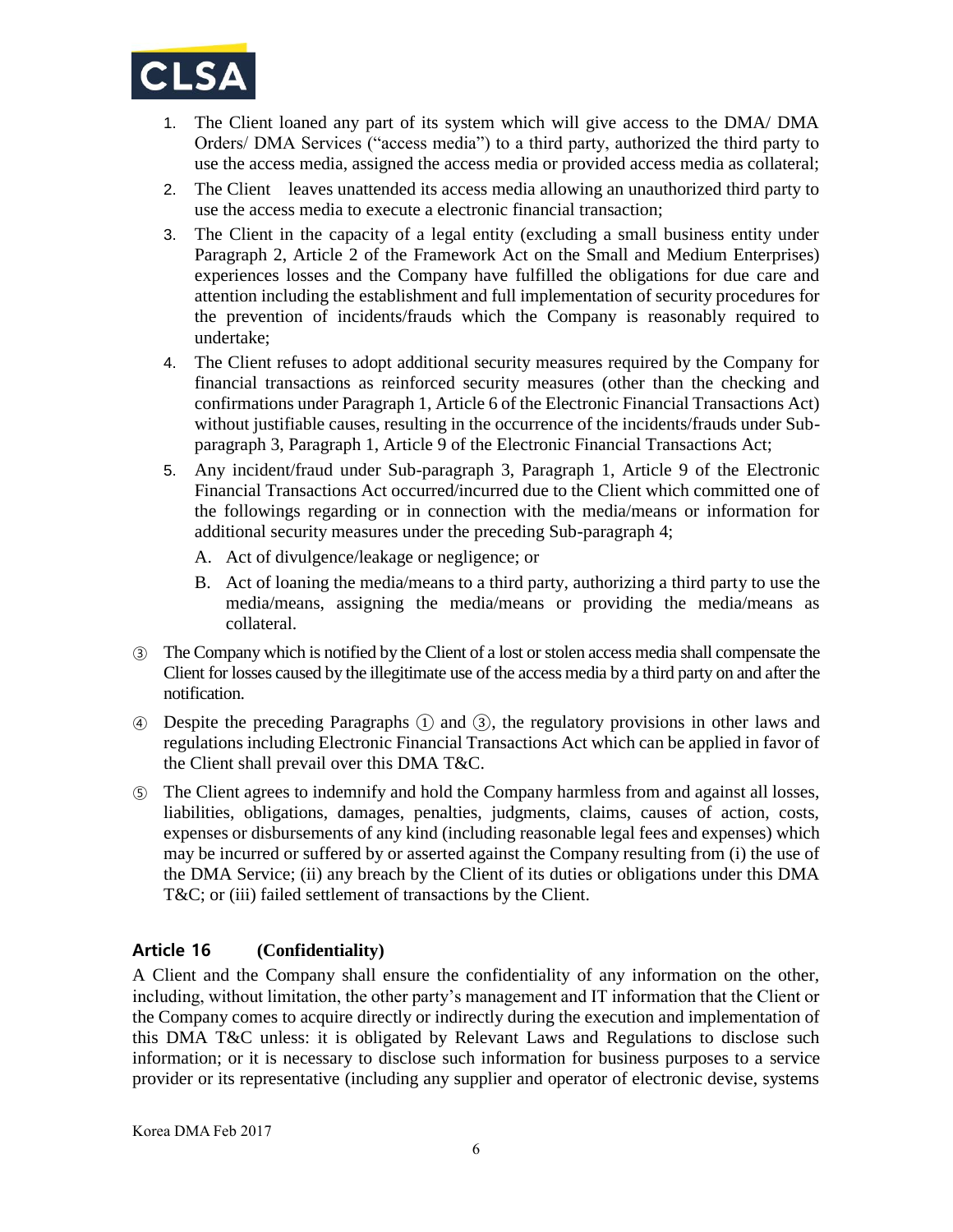

or platforms used by the Company) for the purpose of providing services under this DMA T&C.

## **Article 17 (No Transfer of Service)**

A Client may not transfer or assign the DMA Services to a third party without the written consent of a Company.

#### **Article 18 (Revisions/Amendments to DMA T&C)**

- ① A Company which intends to change or revise this DMA T&C shall inform Clients of the intended change or revision before the enforcement date of the changed or revised DMA T&C at its branches or over its web pages, computer screens used for on-line transactions or via similar electronic communications media so that the Clients can check and confirm the planned changes and revisions.
- ② In the event that the intended changes or revisions under the preceding Paragraph ① is disadvantageous to Clients, the Company shall notify the Clients of the intended changes or revisions no later than 1 month before the enforcement date of the changed/revised DMA T&C unless a Client explicitly expressed its intention not to receive any notification of changes/revisions.
- ③ A Company which issues a notification to a Client under the preceding Paragraph ② shall also notify the client of the following: "A Client which disagrees with the intended change/revision of this DMA T&C may terminate the DMA Services in accordance with the DMA T&C.
- ④ A Client which does not express the intention to terminate this DMA T&C during the period from the date of receiving the notification under the preceding Paragraph ③ to the business day preceding the enforcement date of the revised DMA T&C will be deemed to agree with the intended changes/revisions.
- ⑤ The Company notifies a Client of this DMA T&C at the Company's affiliates or posts this DMA T&C via its web page, computer screens used for on-line transactions or other similar electronic communications media to enable a Client to inquire and download (including screen print) this DMA T&C. If requested by a Client, the Company shall issue this DMA T&C in a hard copy.

#### **Article 19 (Government Law and Competent Court)**

This DMA T&C shall be governed by the laws of the Republic of Korea and any dispute or legal proceeding in connection with this DMA T&C shall be subject to the competent court under the Civil Procedure Act.

#### **Article 20 (Reference to Relevant Laws and Regulations)**

- ① For terms and conditions not prescribed in this DMA T&C, refer to the applicable provisions under Relevant Laws and Regulations and Trading Account Opening Agreement. Generally accepted commercial practices shall be referred to further for terms and conditions not covered by Relevant Laws and Regulations and Trading Account Opening Agreement.
- ② When it comes to DMA Services, this DMA T&C shall supersede a Trading Account

Korea DMA Feb 2017